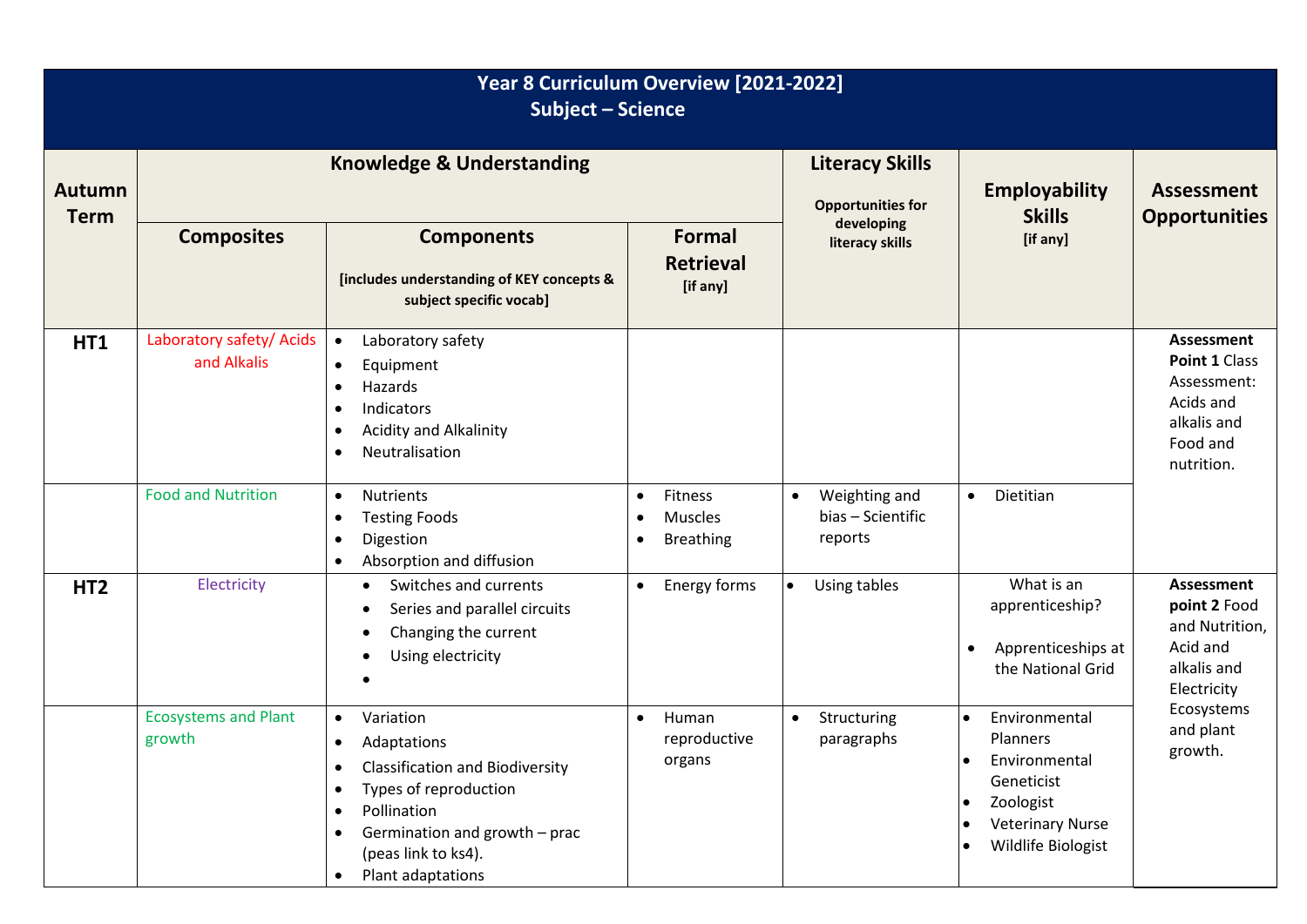| Year 8 Interim Curriculum Overview [2021-2022]<br><b>Subject - Science</b> |                                      |                                                                                                                                                |                                                          |                                                                         |                                                                                 |                                                                                                                                                      |  |
|----------------------------------------------------------------------------|--------------------------------------|------------------------------------------------------------------------------------------------------------------------------------------------|----------------------------------------------------------|-------------------------------------------------------------------------|---------------------------------------------------------------------------------|------------------------------------------------------------------------------------------------------------------------------------------------------|--|
| <b>Spring</b><br><b>Term</b>                                               | <b>Knowledge &amp; Understanding</b> |                                                                                                                                                |                                                          | <b>Literacy Skills</b><br><b>Opportunities for</b>                      | <b>Employability</b><br><b>Skills</b>                                           | <b>Assessment</b><br><b>Opportunities</b>                                                                                                            |  |
|                                                                            | <b>Composites</b>                    | <b>Components</b><br>[includes understanding of KEY concepts &<br>subject specific vocab]                                                      | <b>Formal</b><br><b>Retrieval</b><br>[if any]            | developing<br>literacy skills                                           | [if any]                                                                        |                                                                                                                                                      |  |
| HT <sub>3</sub>                                                            | Combustion<br>and the<br>atmosphere  | <b>Burning fuels</b><br>$\bullet$<br>Oxidation<br>$\bullet$<br>The early atmosphere to present day<br>$\bullet$<br>Global warming<br>$\bullet$ | Atoms<br>$\bullet$<br>Elements<br>Molecules<br>$\bullet$ | Using adjectives<br>$\bullet$<br>'Describing<br>$\bullet$<br>materials' | Architect - designing<br>bridges.                                               | <b>Assessment point</b><br>3 Food and<br>Nutrition,<br>Acid and alkalis,<br>Electricity,<br>Ecosystems and<br>plant growth,<br>Combustion,<br>Fluids |  |
|                                                                            | <b>Fluids</b>                        | The particle Model<br>$\bullet$<br>Pressure in Fluids<br>$\bullet$<br><b>Floating and Sinking</b><br>$\bullet$<br><b>Drag</b><br>$\bullet$     | Solids liquids<br>$\bullet$<br>and gases                 | Presenting<br>$\bullet$<br>information 'The<br>Bends'                   | Scientists in extreme<br>conditions, deep sea<br>divers, astronauts,<br>arctic. |                                                                                                                                                      |  |
| HT4                                                                        | <b>Breathing and</b><br>Respiration  | <b>Aerobic Respiration</b><br>$\bullet$<br>Gas Exchange system<br>$\bullet$<br>Anaerobic respiration<br>$\bullet$                              | Digestion<br>$\bullet$<br>Diffusion<br>$\bullet$         | How to show<br>$\bullet$<br>cause and effect in<br>sentences.           | Sport Science                                                                   | <b>Assessment Point</b><br>Δ<br>Acids and Alkalis,<br>Food and<br>Nutrition,                                                                         |  |
|                                                                            | Metals and their uses                | Metal properties<br>$\bullet$<br>Corrosion<br>$\bullet$<br><b>Metal Reactivity</b><br>$\bullet$<br>Pure metals and alloys<br>$\bullet$         | Atoms<br>$\bullet$<br>Elements<br>$\bullet$<br>Molecules | Using adjectives<br>$\bullet$<br>'Describing materials'                 | Architect - designing<br>bridges.                                               | Electricity,<br>Combustion and<br>the atmosphere,<br>Fluids,<br>Ecosystems and<br>Plant growth,<br>Breathing.                                        |  |